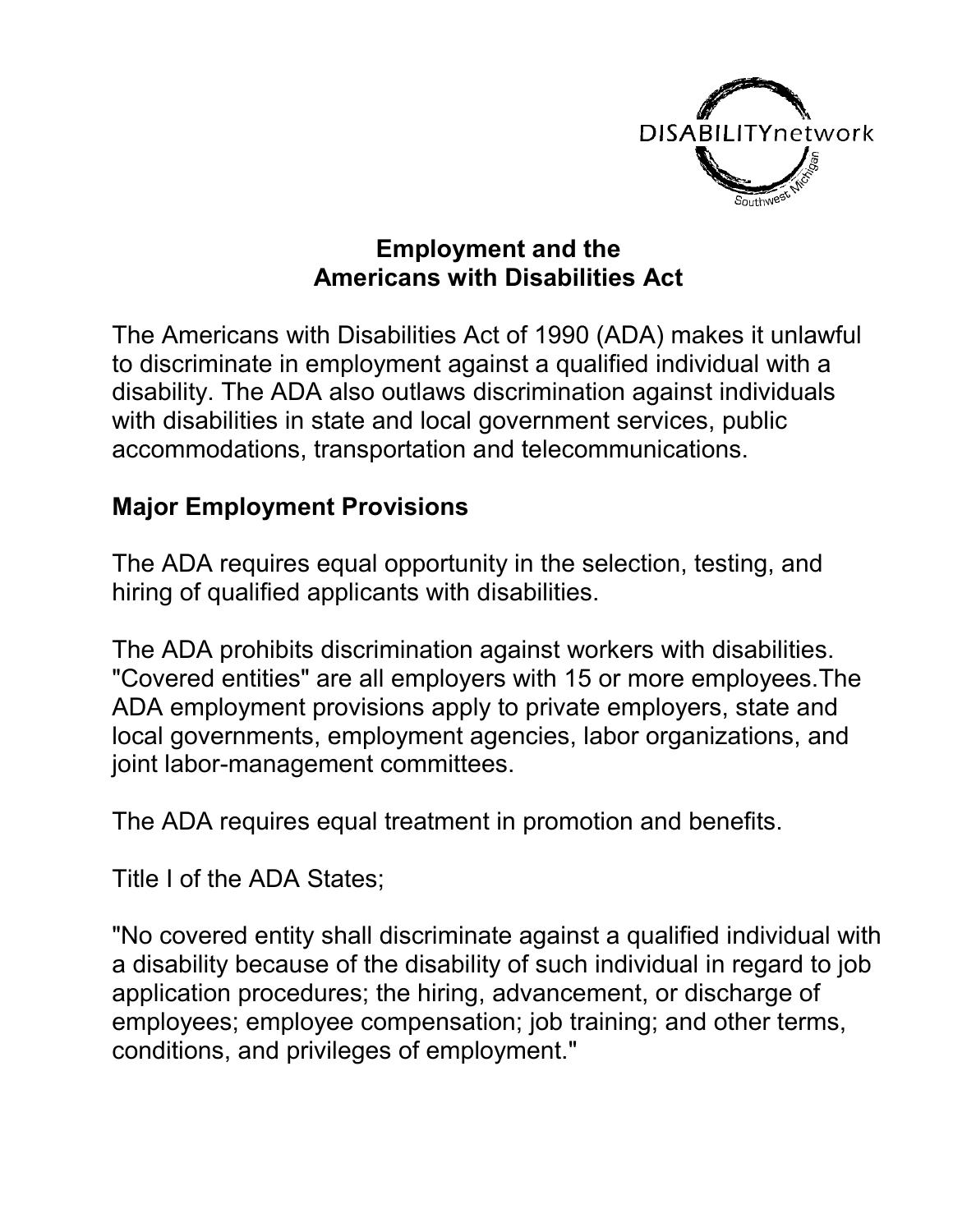The term "disability" means:

- a physical or mental impairment that substantially limits one or more of the major life activities, for example, walking, seeing, speaking or hearing
- a record of such an impairment, for example, a person who has recovered from cancer
- being regarded as having such an impairment even when no limitations exist, for example, a person who is scarred from burns

The ADA prohibits discrimination in all aspects of employment. The law requires that reasonable accommodation be made to enable qualified individuals with a disability to work on par with other employees. Working conditions, job applications, hiring and firing practices and employment-related services are some of the things covered by the law.

A "qualified individual" is someone who has the education and/or experience required to do the job. Reasonable accommodation means an adjustment to the job or to the work site which does not cause too much hardship for the employer.

"Reasonable accommodation" may include:

- making existing facilities used by employees readily accessible to and usable by individuals with disabilities
- job restructuring
- part-time or modified work schedules
- reassignment to a vacant position
- acquisition or modification of equipment or devices
- appropriate adjustment or modifications of examinations, training materials or policies
- the provision of qualified readers or interpreters
- other similar accommodations.